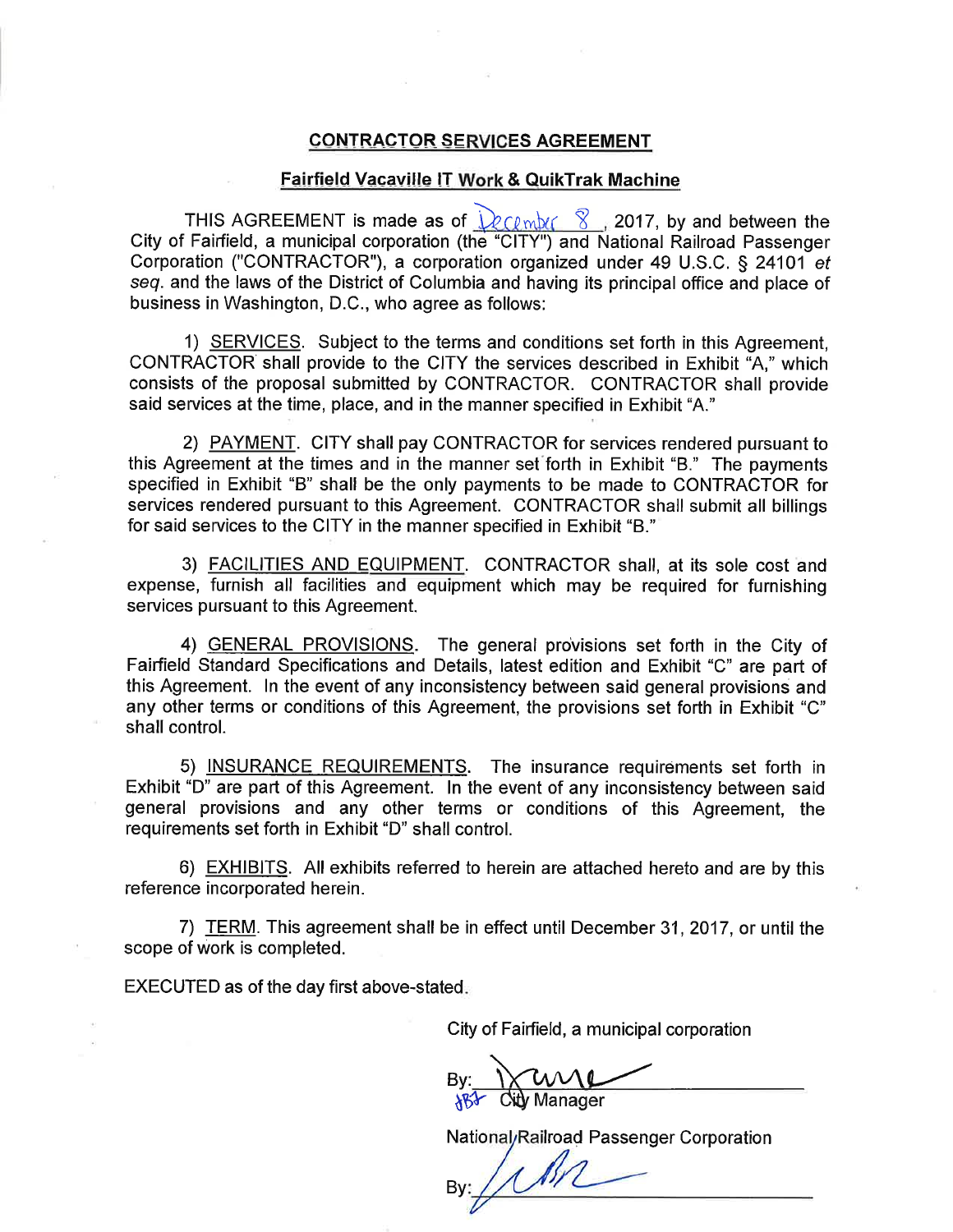## EXHIBIT "A"

### **SCOPE OF SERVICE**

## Fairfield Vacaville lT Work & QuikTrak Machine

1) Furnish & lnstall computers (head end equipment & software), communication hardware (ANIRA Device including T1 connection fees, racks, panels, etc.), relocate existing QuikTrak Machine from Santa Clara Great America Station (5099 Stars and Stripes Dr, Santa Clara, CA 95054) to Fairfield Vacaville Station (4921 Vanden Road, Fairfield, Ca), run conduit and wiring as required and provide flagging for above work if required.

2) Equipment will be owned, operated, and maintained by Amtrak.

3) Project budget: \$34,048.14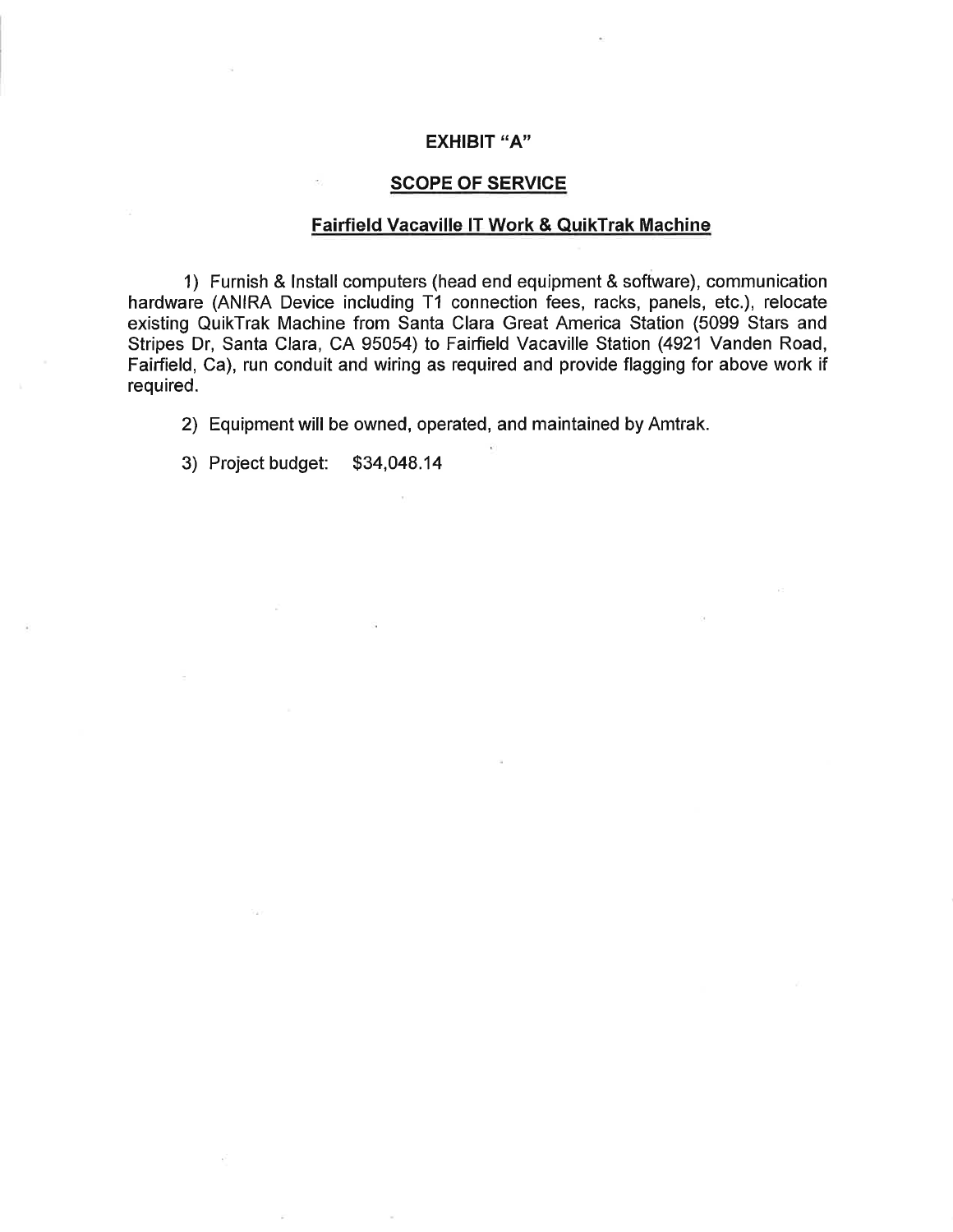#### NATIONAL RAILROAD PASSENGER CORPORATION **Construction Cost Estimate**

Fairfield Vacaville Data Lines - IT Work

Scope of Work:

- 1 Furnish and install communication hardware (ANIRA Device)
- 2 Furnish and install headend equipment & connect T1 Line
- 3 Install QuikTrak Machine relocate from Santa Clara Great America
- 4 Install conduit & wiring as required.

à.

Date: 07/26/2017

| Date: 0772072017<br>Item                                    | Quantity | Unit      | <b>Unit Cost</b> | <b>Estimated Cost</b>             |
|-------------------------------------------------------------|----------|-----------|------------------|-----------------------------------|
| <b>ESTIMATED CONSTRUCTION COSTS:</b>                        |          |           |                  |                                   |
|                                                             |          |           |                  |                                   |
| 1 Furnish and install communciation hardware (ANIRA Device) |          | ea        |                  | 1,000                             |
| 2 Furnish and install headend equipment & connect T1 Line   |          | ea        |                  | 3,000                             |
| 3 Relocate QuikTrak Machine                                 | 1<br>1   | ea<br>ea  |                  | 5,000<br>5,000                    |
| 4 Conduit & wiring                                          |          |           |                  |                                   |
|                                                             |          |           |                  |                                   |
| <b>SUB-TOTAL CONSTRUCTION COSTS</b>                         |          |           |                  | 14,000<br>$\overline{\mathbf{s}}$ |
| <b>AMTRAK COSTS:</b>                                        |          |           |                  |                                   |
|                                                             | 1        | <b>LS</b> | 5.00%            | 700                               |
| Railroad Protective Insurance                               |          |           |                  |                                   |
| Host Railroad charges (Flagging, etc)                       | 5        | Days      | 1,000            | 5,000                             |
| Project Manager's Time                                      | 32       | <b>HR</b> | 150              | 4,800                             |
|                                                             |          |           |                  |                                   |
|                                                             |          |           |                  |                                   |
|                                                             |          |           |                  |                                   |
| <b>SUB-TOTAL AMTRAK COSTS</b>                               |          |           |                  | \$<br>10,500                      |
|                                                             |          |           |                  |                                   |
| SUB-TOTAL CONSTRUCTION COSTS & AMTRAK COSTS                 |          |           |                  | 24,500<br>s                       |
|                                                             | 20%      |           |                  | 4,900                             |
| Contingency @ 20%                                           |          |           |                  |                                   |
| <b>TOTAL CONSTRUCTION COSTS</b>                             |          |           |                  | 29,400                            |
|                                                             |          |           |                  |                                   |
| Amtrak General & Administrative                             | 5.81%    |           |                  | 1,708                             |
| Amtrak Management Fee                                       | 10%      |           |                  | 2,940                             |
|                                                             |          |           |                  |                                   |
| <b>TOTAL PROJECT COST</b>                                   |          |           |                  | \$<br>34,048                      |

 $\geq$ 

 $\mathcal{D}$ 

32

 $\kappa$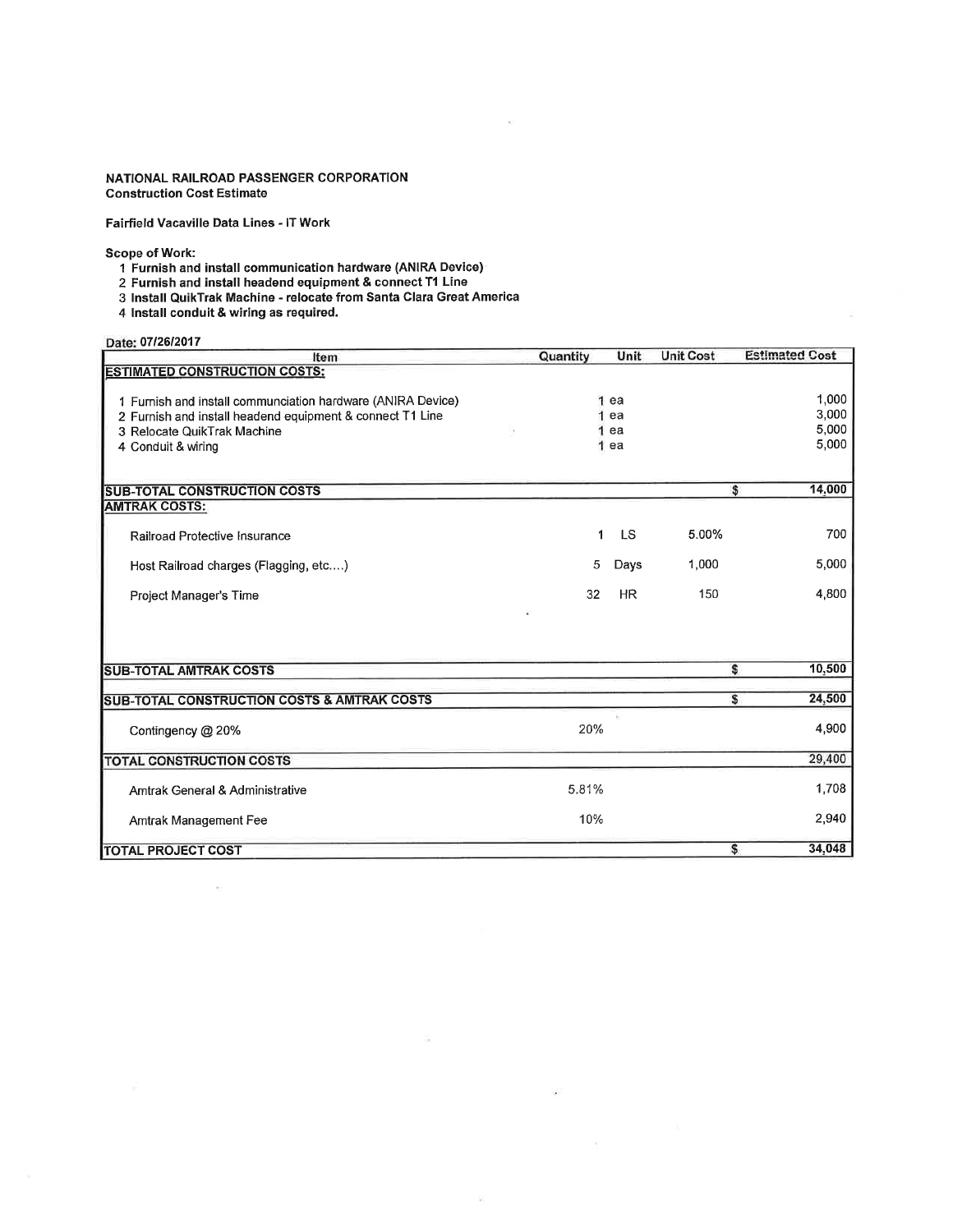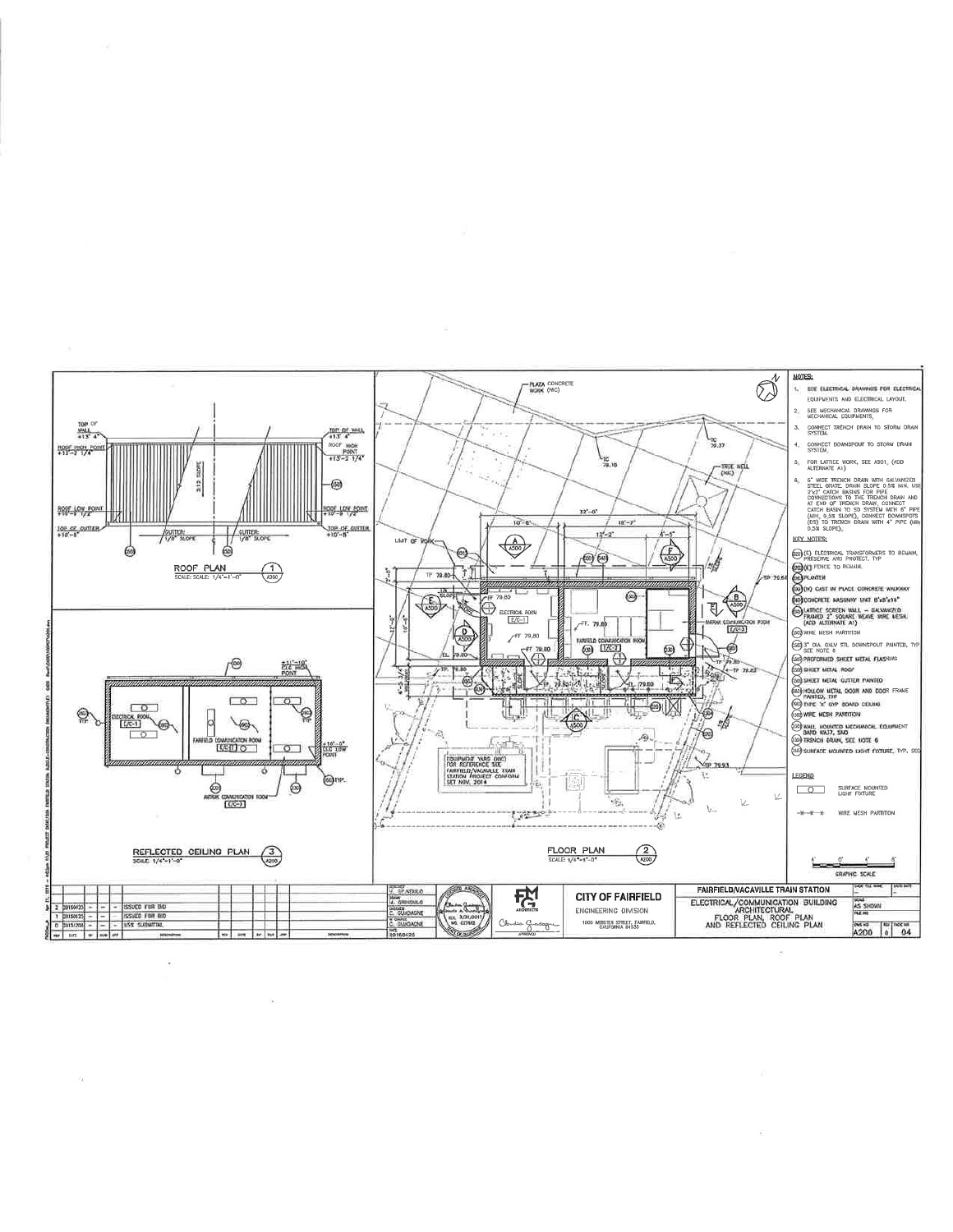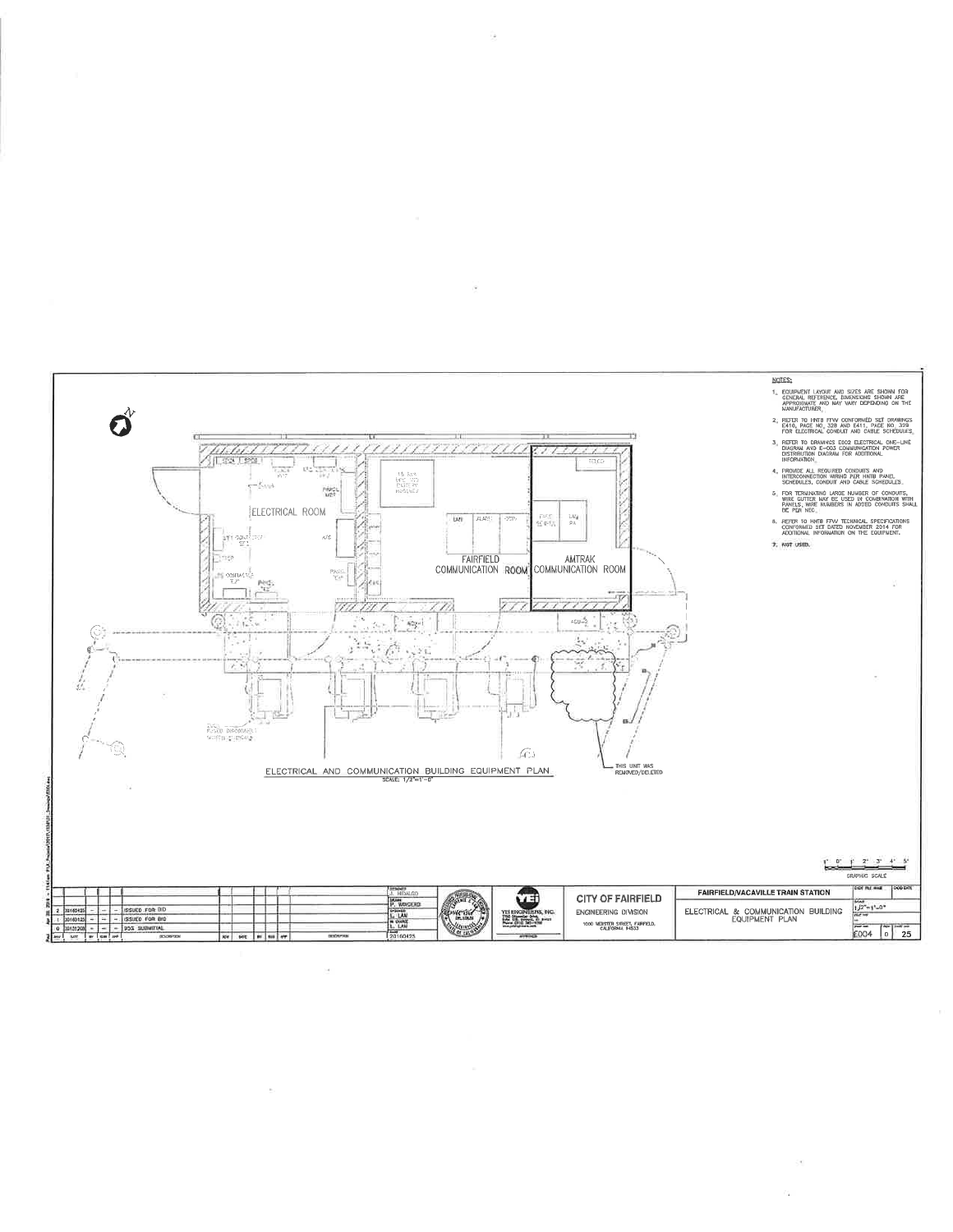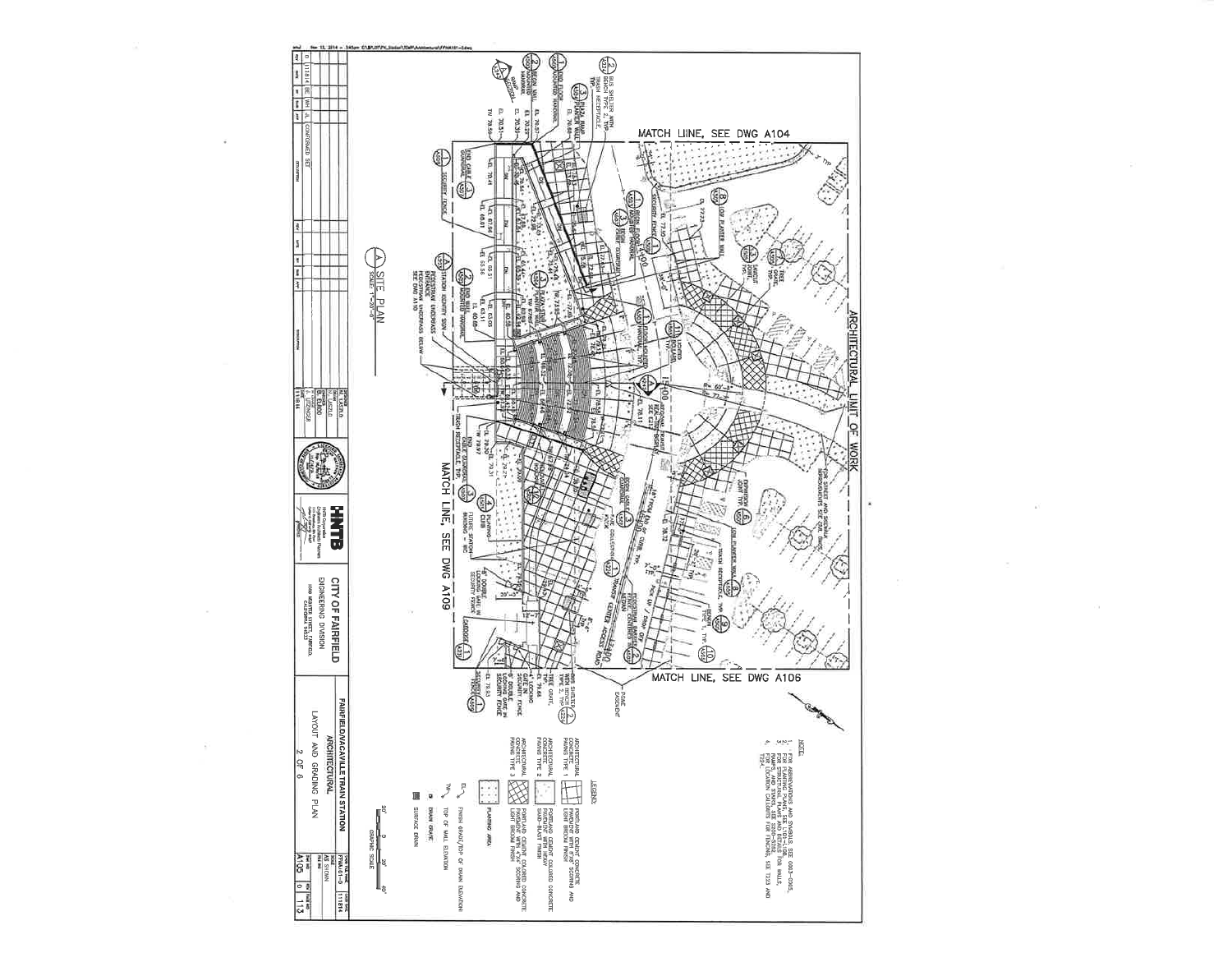

Yī.

 $\overline{\phantom{a}}$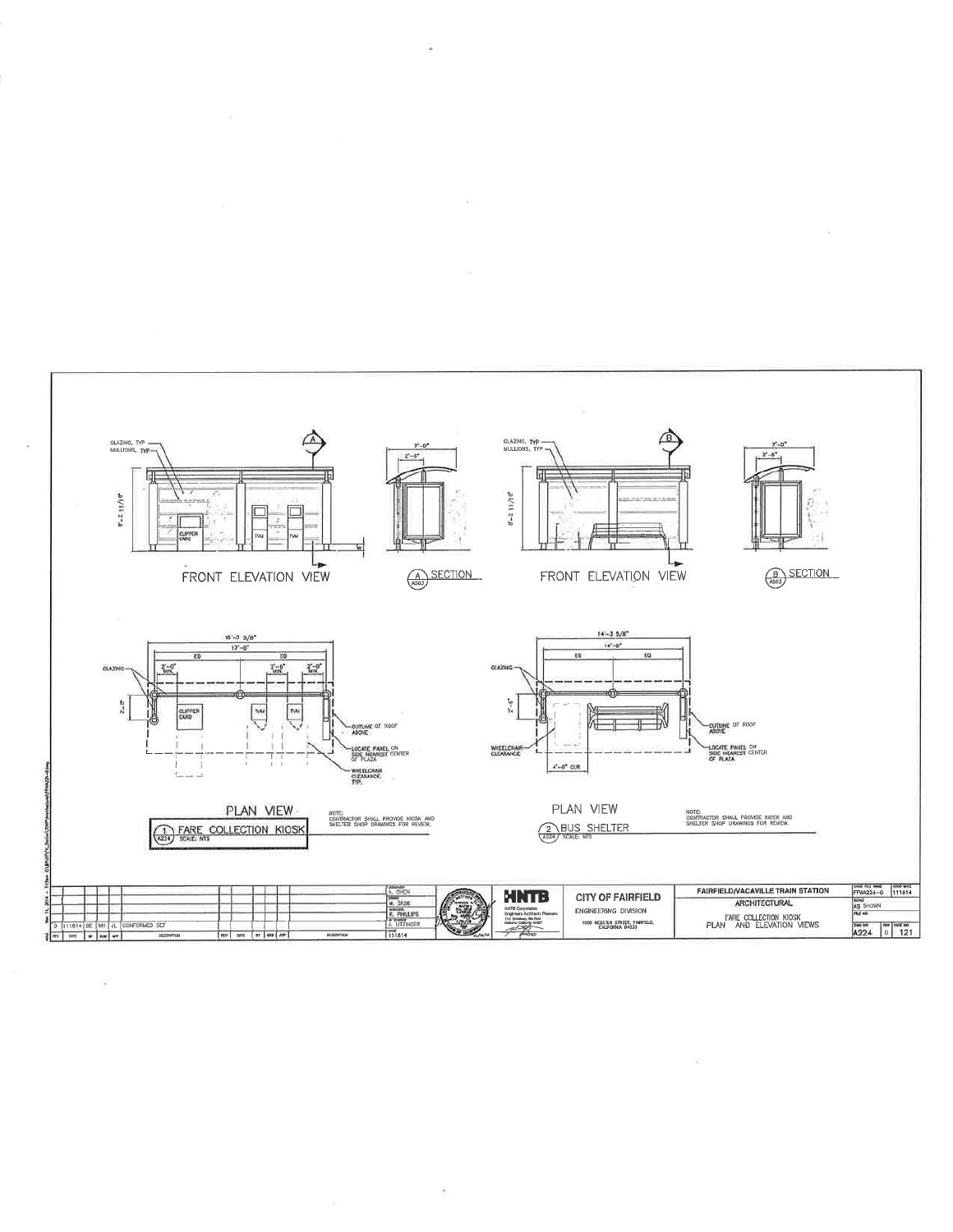## EXHIBIT "B"

## PAYMENT

1) The total contract price for services rendered by CONTRACTOR under this Agreement shall not exceed 534,048.14.

2) Payment shall be made to CONTRACTOR on a time and materials basis, and CONTRACTOR shall submit monthly invoices to Ryan Panganiban, Senior Civil Engineer, for the same.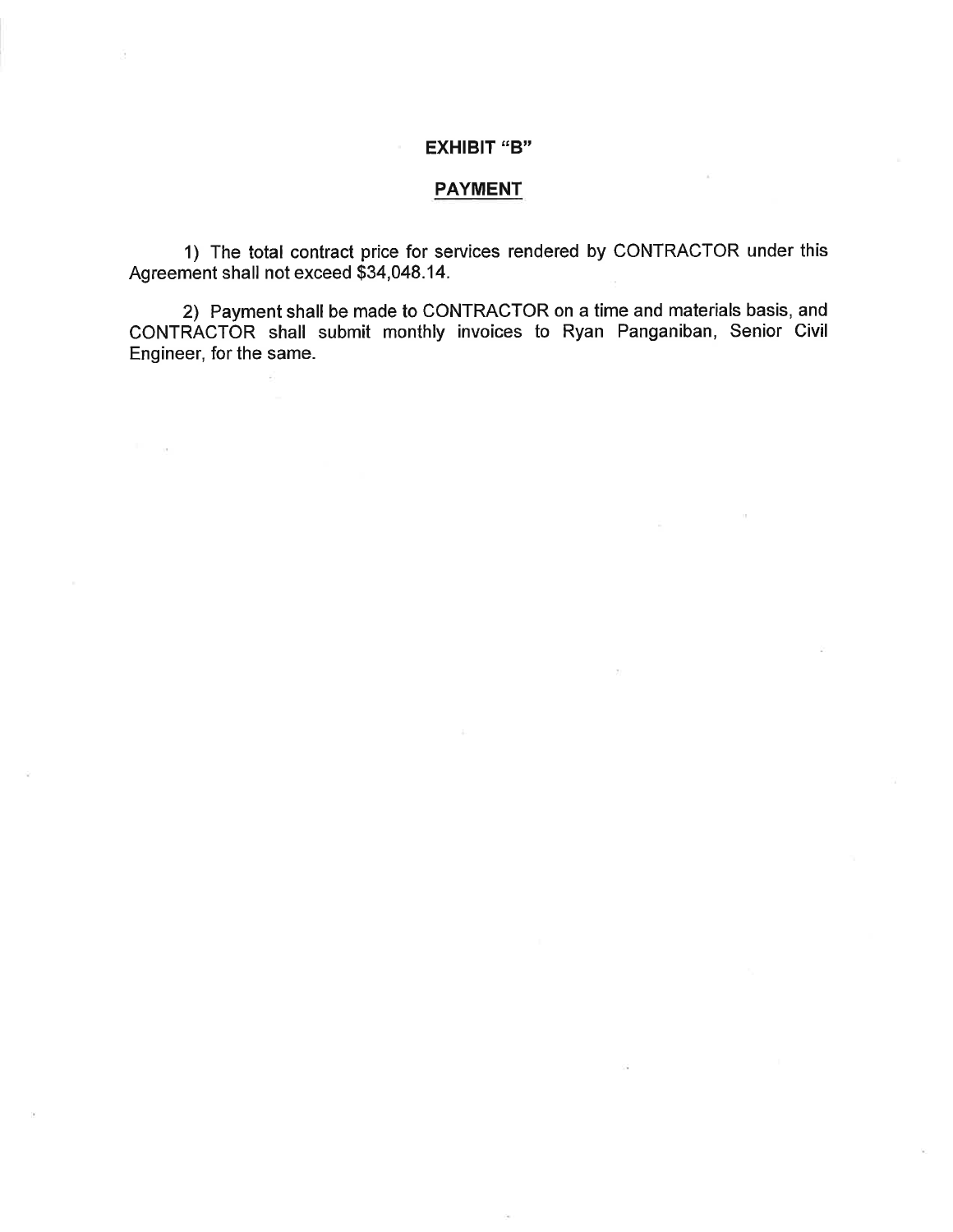# EXHIBIT "C'

### GENERAL PROVISIONS

1) INDEPENDENT CONTRACTOR. At all times during the term of this Agreement, CONTRACTOR shall be an independent Contractor and shall not be an employee of CITY. CITY shall have the right to control CONTRACTOR only insofar as the results of CONTRACTOR's services rendered pursuant to this Agreement; however, CITY shall not have the right to control the means by which CONTRACTOR accomplishes services rendered pursuant to this Agreement.

2) LICENSES: PERMITS: ETC. CONTRACTOR represents and warrants to CITY that CONTRACTOR has all licenses, permits, qualifications, and approvals of whatsoever nature which are legally required for CONTRACTOR to practice CONTRACTOR's profession. CONTRACTOR represents and warrants to CITY that CONTRACTOR shall, at its sole cost and expense, keep in effect at all times during the term of this Agreement, any licenses, permits, and approvals which are legally required for CONTRACTOR to practice his profession.

3) TIME. CONTRACTOR shall devote such services pursuant to this Agreement as may be reasonably necessary for satisfactory performance of CONTRACTOR's obligations pursuant to this Agreement. CONTRACTOR shall adhere to the Schedule of Activities as described in their Executive Summary.

4) CONTRACTOR NOT AN AGENT. Except as CITY may specify in writing, CONTRACTOR shall have no authority, express or implied, to act on behalf of CITY in any capacity whatsoever as an agent. CONTRACTOR shall have no authority, express or implied, pursuant to this Agreement, to bind CITY to any obligation whatsoever.

5) ASSIGNMENT PROHIBITED. No party to this Agreement may assign any right or obligation pursuant to this Agreement. Any attempted or purported assignment of any right or obligation pursuant to this Agreement shall be void and of no effect.

6) PERSONNEL. CONTRACTOR shall assign only competent personnel to perform services pursuant to this Agreement. ln the event that CITY, in its sole discretion, at anytime during the term of this Agreement, desires the removal of any person or persons assigned by GONTRACTOR to perform services pursuant to this Agreement, CONTRACTOR shall remove any such person immediately upon receiving notice from CITY of the desire of CITY for the removal of such person or persons.

7) STANDARD OF PERFORMANCE. CONTRACTOR shall perform all services required pursuant to this Agreement. Services shall be performed in the manner and according to the standards observed by a competent practitioner of the profession in which CONTRACTOR is engaged in the geographical area in which CONTRACTOR practices his profession. All products which CONTRACTOR delivers to CITY pursuant to this Agreement shall be prepared in a workmanlike manner, and conform to the standards of quality normally observed by a person practicing in CONTRACTOR's profession. CITY shall be the sole judge as to whether the product of the CONTRACTOR is satisfactory.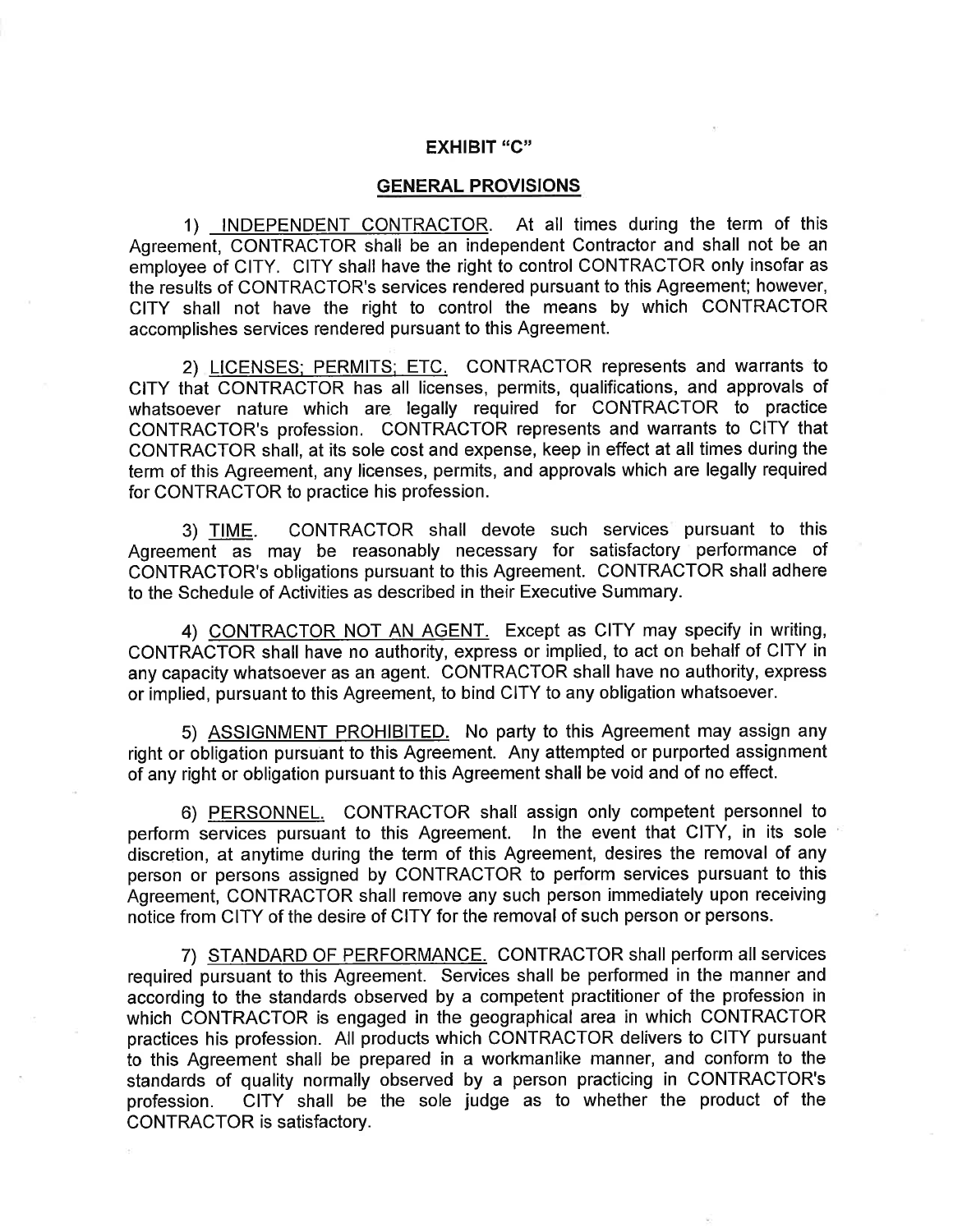8) CANCELLATION OF AGREEMENT. This Agreement may be canceled at any time by the CITY at its discretion upon written notification to CONTRACTOR. CONTRACTOR is entitled to receive full payment for all services performed and all costs incurred up to and including the date of receipt of written notice to cease work on the project. CONTRACTOR shall be entitled to no further compensation for work performed after the date of receipt of written notice to cease work. All completed and incomplete products up to the date of receipt of written notice to cease work shall become the property of CITY.

9) PRODUCTS OF CONSULTING. All products of the CONTRACTOR provided under this Agreement shall be the property of the Amtrak.

### 10)INDEMNIFY AND HOLD HARMLESS.

a) CONTRACTOR shall indemnify, defend, and hold harmless the CITY, its officers, agents, employees from all claims, suits, or actions of every name, kind and description, brought forth on account of injuries to or death of any person or damage to property arising from with the willful misconduct, negligent acts, errors or omissions, ultra-hazardous activities, activities giving rise to strict liability, or defects in design by CONTRACTOR or any person directly employed by or acting as agent for CONTRACTOR in the performance of this Agreement.

Acceptance of insurance certificates and endorsements required under this Agreement does not relieve CONTRACTOR from liability under this indemnification and hold harmless clause. This indemnification and hold harmless clause shall apply whether or not such insurance policies are determined to be applicable to any such damages or claims for damages.

11) PROHIBITED INTERESTS. No employee of the CITY shall have any direct financial interest in this agreement. This agreement shall be voidable at the option of the CITY if this provision is violated.

12)LOCAL EMPLOYMENT POLICY. The CITY desires wherever possible, to hire qualified local residents to work on city projects. Local resident is defined as <sup>a</sup> person who resides in Solano County. The CITY encourages an active affirmative action program on the part of its contractors, consultants and developers. When local projects require, subcontractors, contractors, consultants and developers will solicit proposals from qualified local firms where possible.

As a way of responding to the provisions of the Davis-Bacon Act and this program, contractor, consultants, and developers will be asked, to provide no more frequently than monthly, a report which lists the employee's name, job class, hours worked, salary paid, city of residence, and ethnic origin.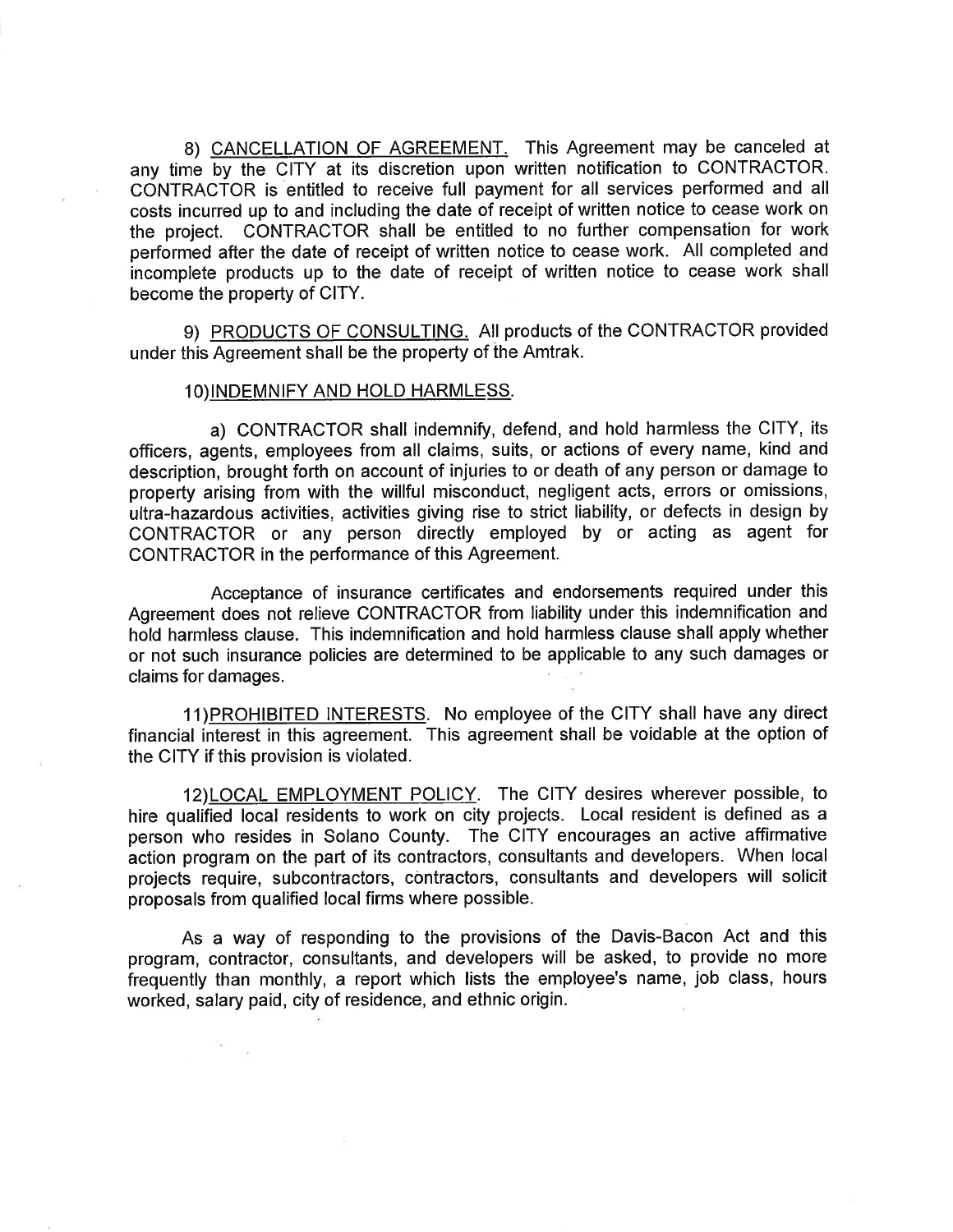13)CONTRACTOR NOT A PUBLIC OFFICIAL. CONTRACTOR is not a "public official" for purposes of Government Code SS 87200 et seq. CONTRACTOR conducts research and arrives at his or her conclusions, advice, recommendation, or counsel independent of the control and direction of the CITY or any CITY official, other than normal contract monitoring. ln addition, CONTRACTOR possesses no authority with respect to any CITY decision beyond these conclusions, advice, recommendation, or counsel.

14) EMPLOYMENT DEVELOPMENT DEPARTMENT REPORTING REQUIREMENTS. When the CITY executes an agreement for or makes payment to CONTRACTOR in the amount of \$600 (six hundred dollars) or more in any one calendar year, CONTRACTOR shall provide the following information to CITY to comply with Employment Development Department (EDD) reporting requirements:

a) Whether CONTRACTOR is doing business as a sole proprietorship, partnership, limited liability partnership, corporation, limited liability corporation, nonprofit corporation or other form of organization.

b) lf CONTRACTOR is doing business as a sole proprietorship, CONTRACTOR shall provide the full name, address and social security number or federal tax identification number of the sole proprietor.

c) lf CONTRACTOR is doing business as other than a sole proprietorship, CONTRACTOR shall provide CONTRACTOR's federal tax identification number.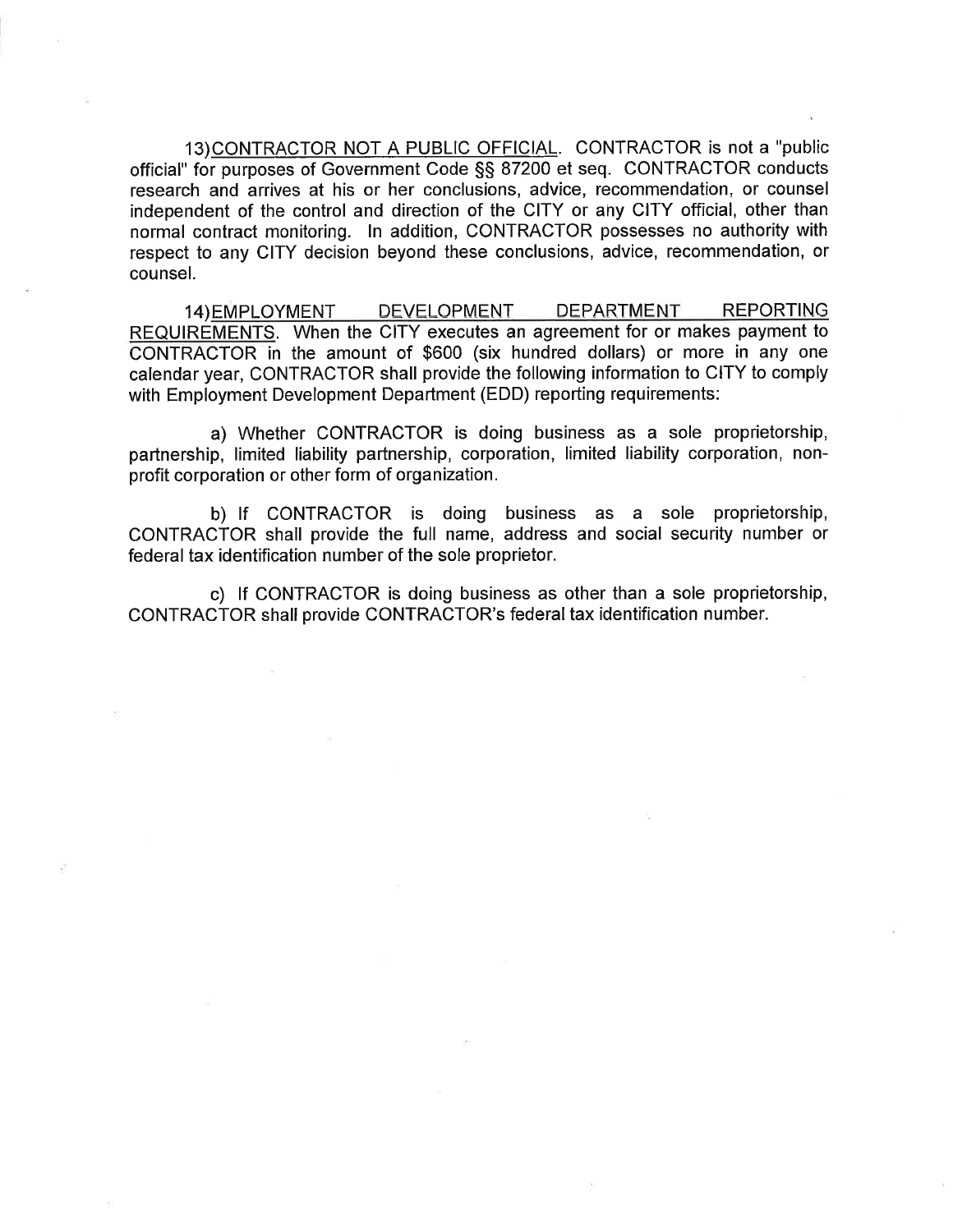## EXHIBIT "D"

### INSURANCE REQUIREMENTS

CONTRACTOR shall procure and maintain for the duration of the contract insurance against claims for injuries to persons or damages to property which may arise from or in connection with the performance of the work hereunder by the CONTRACTOR, his agents, representatives, or employees.

### 1) MINIMUM SCOPE AND LIMITS OF INSURANCE

a) Commercial General Liability coverage (occurrence Form CG 00 01) with minimum limits of \$3,000,000 per occurrence for bodily injury, personal injury, products and completed operations, and property damage. lf Commercial General Liability or other form with a general aggregate limit is used, either the general aggregate limit shall apply separately to this project/location or the general aggregate limit shall be twice the required occurrence limit.

b) Automobile Liability coverage (Form CA 00 01 with Code  $1 -$  any auto) with minimum limits of \$1,000,000 per accident for bodily injury and property damage.

c) Workers' Compensation insurance as required by the State of California and Employers' Liability insurance, each in the amount of \$1,000,000 per accident for bodily injury or disease.

## 2) <u>INDUSTRY SPECIFIC COVE</u>

lf checked below, the following insurance is also required

Professional Liability lnsurance / Errors and Omissions Liability in the minimum amount of \$1,000,000 per occurrence. t<br>T

Pollution Liability lnsurance in the minimum amount of \$1,000,000 per occurrence

Garage Keepers lnsurance in the minimum amount of \$1,000,000 per occurrence

Fidelity / Crime / Dishonesty Bond in the minimum amount of \$

MCS-90 Endorsement to Business Automobile insurance for transportation of hazardous materials and pollutants  $\overline{a}$ 

Builder's Risk / Course of Construction lnsurance in the minimum amount of  $$$ 

### 3) INSURANCE PROVISIONS

t de la provincia de la contradicación de la contradicación de la contradicación de la contradicación de la co<br>La contradicación de la contradicación de la contradicación de la contradicación de la contradicación de la co

a) DEDUCTIBLES AND SELF-INSURED RETENTIONS. Any deductibles or selfinsured retentions must be declared to and approved by the CITY. At the option of the CITY, either the insurer shall reduce or eliminate such deductibles or self-insured retentions as respects the CITY, its officers, officials, employees and volunteers; or the CONTRACTOR shall procure a bond guaranteeing payment of losses and related investigations, claim administration and defense expenses.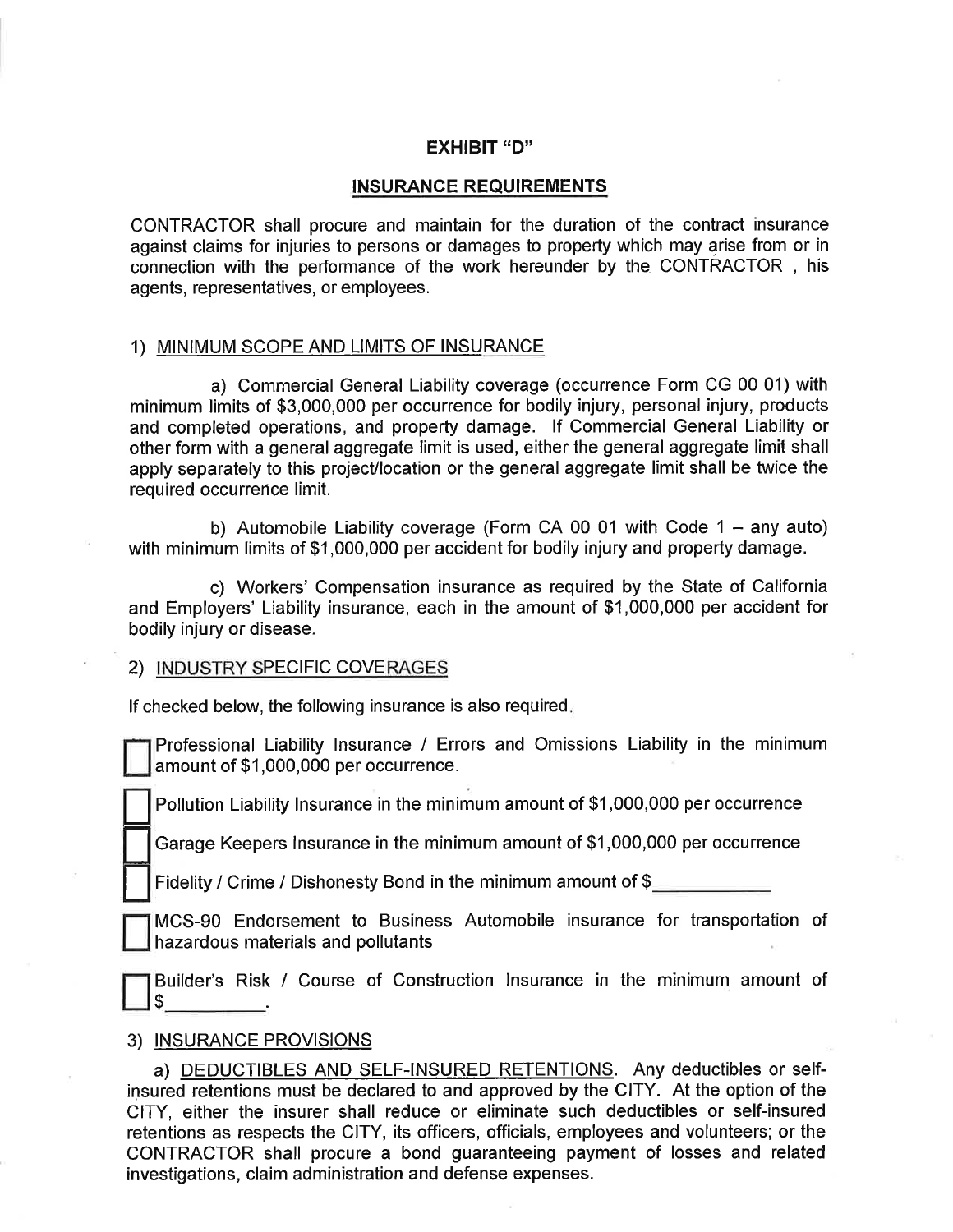b) The general and automobile liability policies (and if applicable, pollution liability, garage keepers liability and builder's risk policies) are to contain, or be endorsed to contain, the following provisions:

- i) The CITY, its officers, officials, and employees are to be covered as additional insureds as respects: liability arising out of work or operations performed by or on behalf of the CONTRACTOR; products and completed operations of the CONTRACTOR; premises owned, occupied or used by the CONTRACTOR; or automobiles owned, leased, hired or borrowed by the CONTRACTOR. The coverage shall contain no special limitations on the scope of protection afforded to the CITY, its officers, officials, employees or volunteers.
- ii) For any claims related to this project, the CONTRACTOR's insurance coverage shall be primary insurance as respects the CITY, its officers, officials, employees and volunteers. Any insurance or self-insured maintained by the CITY, its officers, officials, employees or volunteers shall be excess of the CONTRACTOR's insurance and shall not contribute with it.
- iii) Any failure to comply with reporting or other provisions of the policies including breaches of warranties shall not affect coverage provided to the CITY, its officers, officials, employees or volunteers.
- iv) The CONTRACTOR's insurance shall apply separately to each insured against whom claim is made or suit is brought, except with respect to the limits of the insurer's liability.
- v) Each insurance policy required by this clause shall be endorsed to state that coverage shall not be suspended, voided, canceled by either party, reduced in coverage or in limits except after thirty (30) days' prior written notice by certified mail, return receipt requested, has been given to the CITY.
- vi) The policy limits of coverage shall be made available to the full limits of the policy. The minimum limits stated above shall not serve to reduce the CONTRACTOR's policy limits of coverage.

c) ACCEPTABILITY OF INSURER. lnsurance is to be placed with insurers with <sup>a</sup> current A.M. Best's rating of no less than A:VII, unless otherwise acceptable to the CITY.

d) VERIFICATION OF COVERAGE. CONTRACTOR shall furnish the CITY with original endorsements effecting coverage required by this Exhibit D. The endorsements are to be signed by a person authorized by that insurer to bind coverage on its behalf. The endorsements are to be on forms provided by the CITY or on forms equivalent to CG 20 10 11 85 subject to CITY approval. All insurance certificates and endorsements are to be received and approved by the CITY before work commences. At the request of the CITY, CONTRACTOR shall provide complete, certified copies of all required insurance policies, including endorsements effecting the coverage required by these specifications.

e) SUB-CONTRACTORS. CONTRACTOR shall require all sub-Contractor s to procure and maintain insurance policies subject to the requirements of Exhibit D. Failure of CONTRACTOR to verify existence of sub-contractor's insurance shall not relieve CONTRACTOR from any claim arising from sub-contractor s work on behalf of CONTRACTOR.